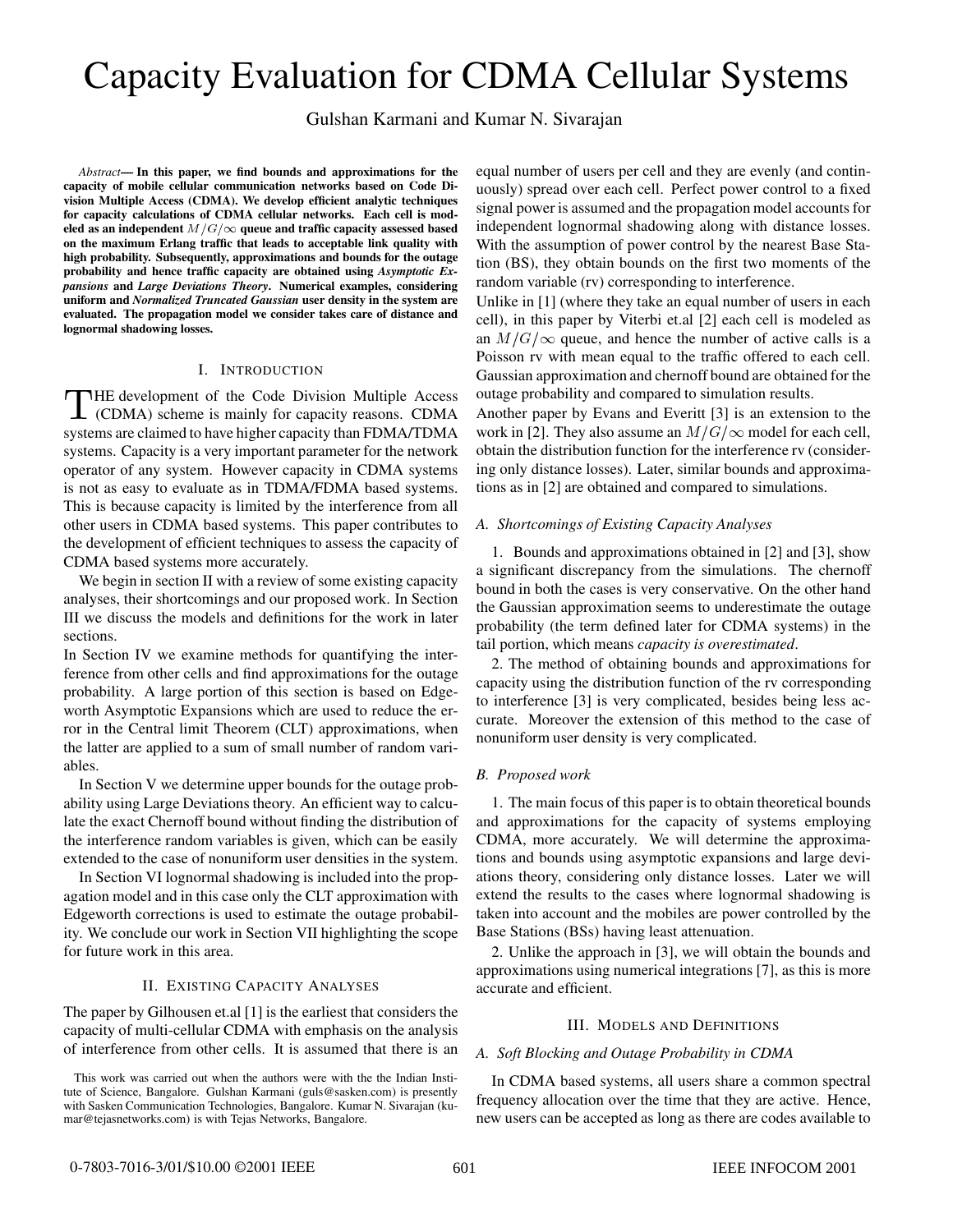be assigned. We assume that there are a sufficiently high number of codes available such that the probability of a new arrival finding them busy is negligible. Then, blocking in CDMA systems will be defined to occur when the interference level, due primarily to other user activity, reaches a predetermined level above the background noise level. This kind of blocking can be called as *soft blocking*.

To calculate the outage probability, we must determine the probability that an arbitrary call arriving anywhere in the cellular network receives a reverse link SIR that is insufficient for acceptable Quality of Service (QoS). Since symmetry exists in the hexagonal system we consider calls that connect to a particular BS. Associate with this target BS and its cell the index 1.

Because of the standard power control assumptions, an arriving call would be received at BS 1 with unit signal power. We can thus translate the SIR requirement into a constraint on the total interference at BS 1 at the call arrival time. In summary the expression for outage probability is reduced to,

$$
P_{out} = \Pr(I_{tot} \ge \Gamma) \tag{1}
$$

where  $I_{tot}$  is a rv representing the total interference power received at BS 1 in the network at some time.  $\Gamma$  is a measure of the *size* of the CDMA system (Capacity) and is related to the system bandwidth (W Hz), data rate (R bps), and the *required* bit energy to interference density ratio  $(E_b/I_0)$  by [1]

$$
\Gamma = \frac{W/R}{E_b/I_0}.\tag{2}
$$

# *B. The*  $M/G/\infty$  *Traffic Model*

A fairly well known model for CDMA based cellular systems is the  $M/G/\infty$  model for each cell. This model is justified in [3]. The model implies that each cell of our network behaves like an independent  $M/G/\infty$  queue. Let the mean time between call arrivals be  $1/\lambda$  seconds and the mean call holding time be  $1/\mu$  seconds. Let N be the rv representing the number of active calls in the cell in steady state. Then  $N$  has a Poisson distribution [4]. If  $A = \lambda/\mu$ 

$$
\Pr(N = n) = e^{-A} \frac{A^n}{n!}
$$

Hence this model allows us to replace the deterministic number of users in each cell by an independent Poisson rv for each cell.

# *C. Propagation Model*

The mobile radio environment is generally modeled as a timevarying fading channel, where the attenuation incurred by the transmitted signal is given by,

$$
\alpha(d) \propto r^{-\gamma} \cdot G^2 \cdot R^2 \tag{3}
$$

where, 1.  $r^{-\gamma}$  is the *path loss* with path loss exponent  $\gamma$  (PLE), and  $r$  is the distance between the transmitter and the receiver.

2.  $G<sup>2</sup>$  is the *shadowing rv*. This is due to variations in terrain contour and to shadowing from buildings.  $G<sup>2</sup>$  is lognormally distributed, i.e.,

$$
G^2 = 10^{-\xi'/10}
$$

where

$$
\xi' \sim N(\mu, \sigma^2).
$$

Typical value for  $\sigma$  is 8 dB [10] and the model makes sense for  $\mu = 3\sigma.$ 

3.  $R^2$  is the *Rayleigh fading* component due to multipath. The density function of R is given as, for  $x \geq 0$ ,

$$
f_R(x) = \frac{2x}{E(R^2)} \exp\left(\frac{-x^2}{E(R^2)}\right).
$$

# IV. CLT CORRECTION FOR THE OUTAGE PROBABILITY APPROXIMATIONS

In this section, we discuss outage probability calculations and obtain approximations for the outage probability. We first characterize the interference rv from other users. We then find approximations to the outage probability by Central Limit Theorem (CLT) and then apply a correction to the CLT approximation using asymptotic expansions.

# *A. Characterization of Interference*

We know that the capacity of CDMA cellular systems depends on the interference received from *all other* users in the system. The outage probability (1) that determines the capacity, solely depends on the total interference received at a Base Station (BS) from all users other than the desired one. This total interference is the sum of the interference from each active user and is a rv due to the random positions of users in the system.

## *B. Individual Interference Random Variable*

Since the total interference rv  $I_{tot}$  (defined later) is a sum of the interference from each active user in the system, we will be calling the interference from each user as the *individual* interference rv  $I_k$  (defined later). It is necessary to characterize the individual interference rv to approximate the outage probability and hence the capacity of CDMA cellular systems.



Fig. 1. 2-Dimensional Hexagonal Tiling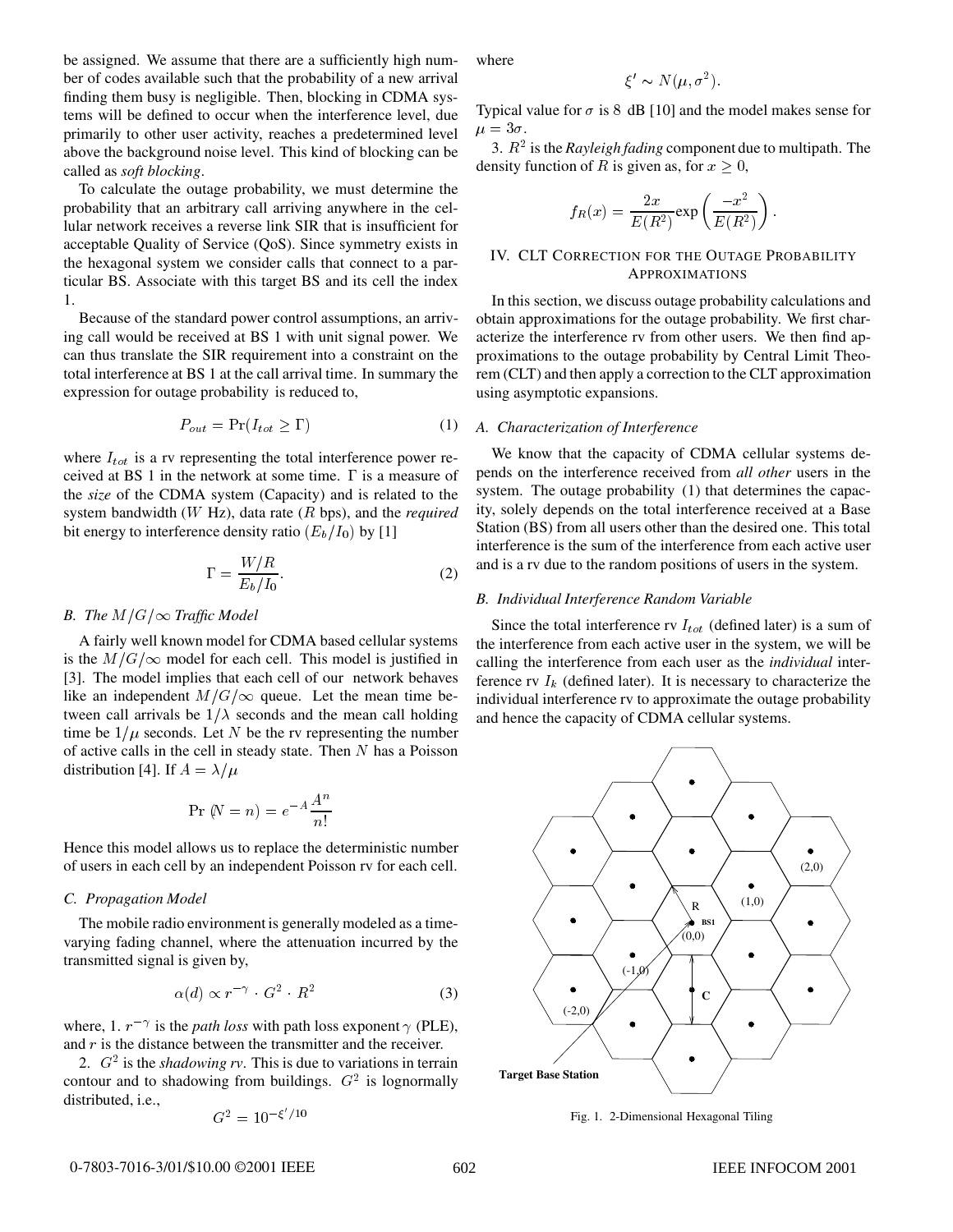following assumptions:

1. A uniform hexagonal cellular layout as in Fig. 1, where we have normalized the radius of each cell to  $R = \frac{1}{\sqrt{2}}$ . This  $\frac{1}{3}$ . This corresponds to inter-cell distance <sup>C</sup> of unity.

2. The propagation model of (3) and we consider only the distance losses in this section and in section V. Lognormal shadowing is considered in section VI. The inefficiency in power control and Rayleigh fading is averaged out and its effects are encapsulated in the  $E_b/I_0$  requirement.

3. Density of users is taken to be uniform initially and later we consider a particular case of non-uniform user density in the system.

4. Due to the symmetrical hexagonal layout,  $P_{out}$  will be same for the MS everywhere in the system. So we may consider only the active calls that are connected to a particular BS for  $P_{out}$  calculation, and associate with this target BS and its cell the index 1. Thus we label the target BS as BS 1.

5. Because of the standard power control assumptions, mobiles are received at their own BSs at unit signal power.

6. Target cell and the first two tiers of cells alone contribute significantly to the total interference at the target BS 1.

7. An equal traffic of <sup>A</sup> Erlangs is offered to each cell in the system.

Let there be <sup>M</sup> cells in the network. We consider a reference cell 1. The interference caused to the transmissions of cell 1 is due to the transmissions by the users of the same cell and those of cells with indices  $2, \ldots, M$ . We assume that the interference rvs from mobiles in an arbitrary cell  $i$  are independent and identically distributed (iid) with cumulative distribution function (CDF)  $F_i$ , and the interference rvs from different cells are independent. Given  $N_i$  calls in cell i the total interference received at BS 1 is given by

$$
I_{tot}=\sum_{i=1}^M\sum_{j=1}^{N_i}\,I_{ij}
$$

where  $I_{ij}$  is the interference from the jth mobile in cell i. Due to the  $M/G/\infty$  assumption described in Section III-B, and equal traffic offered to each cell in the system,  $N_i$  is a Poisson rv with mean A. It can be shown that,

$$
I_{tot} \doteq \sum_{k=1}^{N} I_k \tag{4}
$$

where  $=$  denotes equality in distribution. N is a Poisson rv with parameter  $M \cdot A$  and  $I_k$  is a individual interference rv with CDF  $M^{-1} \sum_{i=1}^{M} F_i$  [3]. For convenience we will denote the individual interference rv  $I_k$  as I (whenever referred without the summation). In (4), the interfering cells are combined and the total traffic in the system is considered.

#### B.1 Moments of Individual Interference Random Variables

Taking into account all the assumptions listed above, we can calculate the  $n^{th}$  moment of the individual interference rv I (which

To characterize the individual interference rv, we make the is a function of the interfering mobile's location  $(x, y)$ ), using:

$$
E(I^n) = \iint\limits_{\mathcal{R}} I(x, y)^n f(x, y) dx dy
$$
 (5)

where  $R$  is the 2-D Hexagonal Tiling consisting of two tiers shown in Fig. 1.

$$
I(x,y) = \left(\frac{r_i(x,y)}{r_1(x,y)}\right)^{\gamma}
$$

$$
f(x, y) =
$$
User Density =  $\frac{1}{M \text{ (Area of each hexagon)}}$ 

 $r_i(x, y)$  = Distance of the interfering mobile in  $(i<sup>th</sup>)$  cell from its own BS.

 $r_1(x, y)$  = Distance of the interfering mobile in  $(i<sup>th</sup>)$  cell from the Target BS 1.

 $\gamma$ =path loss exponent (PLE).

## B.2 Outage Probability Expression

Using (4) and (1) we arrive at a simple expression for the outage probability in the network which is given by the probability of a Compound Poisson Sum [5] exceeding the threshold (system size  $\Gamma$ :

$$
P_{out} = Pr\left(\sum_{k=1}^{N} I_k \ge \Gamma\right). \tag{6}
$$

#### *C. Gaussian Approximation of Compound Poisson*

Since  $N$  has a Poisson distribution the outage probability  $P_{out}$  is given by,

$$
P_{out} = \sum_{n=0}^{\infty} Pr\left(\sum_{k=1}^{n} I_k \ge \Gamma \mid N = n\right) p(n)
$$

Since  $N$  is Poisson rv with mean  $MA$  (overall load offered to the system), We get,

$$
P_{out} = \sum_{n=0}^{\infty} Pr\left(\sum_{k=1}^{n} I_k \ge \Gamma \mid N = n\right) \left(\frac{e^{-MA}(MA)^n}{n!}\right) (7)
$$

Consider (7). Assuming that the summation involves a large number of rvs, we can apply the Central Limit Theorem (CLT) to the sum

$$
S_n = \sum_{j=1}^n I_j.
$$

Let the mean and variance of  $S_n$  be,

$$
\mu_n = E(S_n) = n E(I),
$$
  

$$
\sigma_n^2 = \text{var}(S_n) = n \text{ var}(I).
$$

where I is the individual interference rv in the summation  $S_n$ . Then the approximate outage probability for

$$
Q(x) = \frac{1}{\sqrt{2\pi}} \int_x^{\infty} e^{-t^2/2} dt
$$

$$
P_{out} \approx \sum_{n=0}^{\infty} Q\left(\frac{\Gamma - \mu_n}{\sigma_n}\right) \left(\frac{e^{-MA}(MA)^n}{n!}\right) \tag{8}
$$

is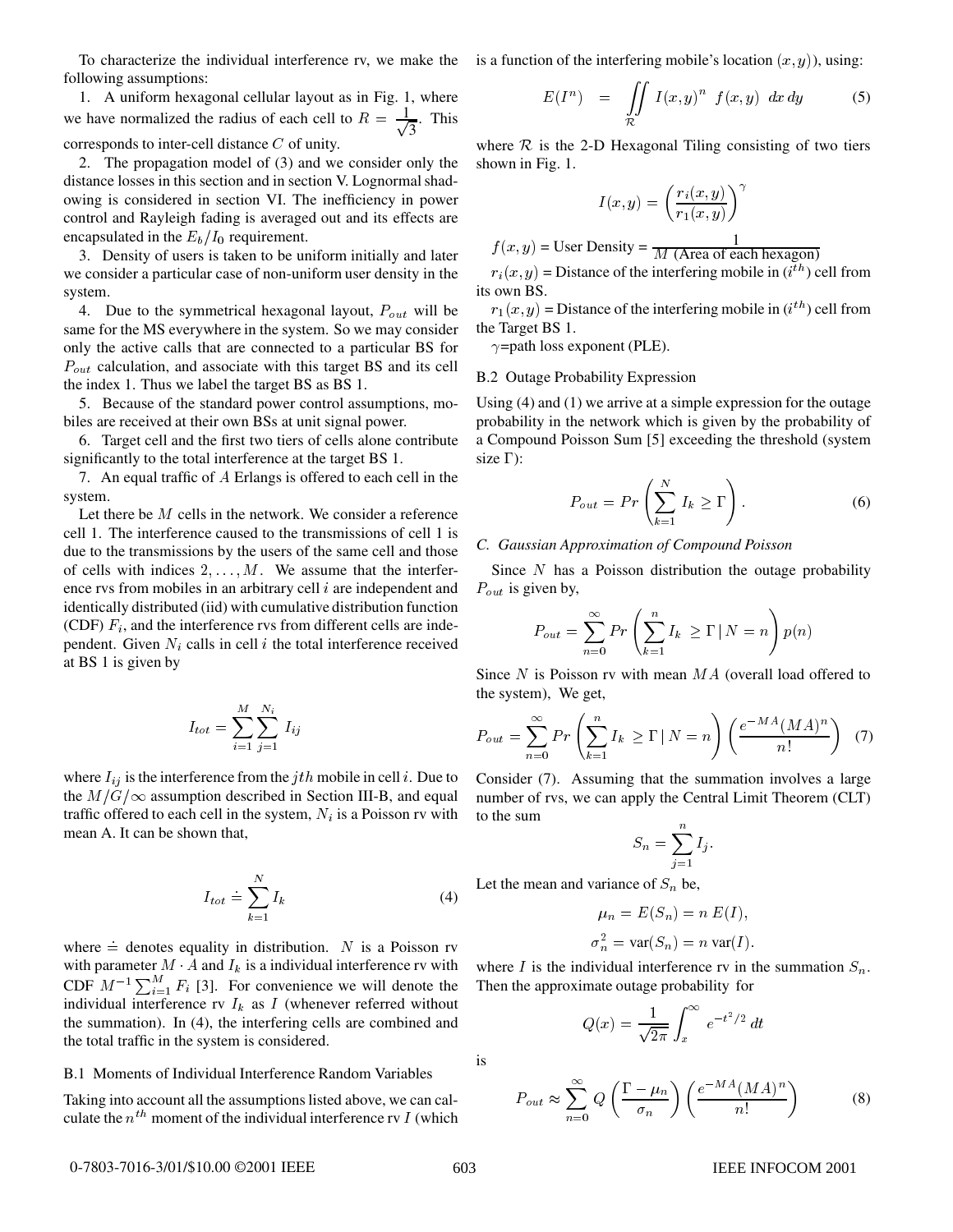#### C.1 Results

Using a sufficiently large number of terms around the mean in (8) we obtained  $P_{out}$ . We have compared the results so obtained with the simulation results in Fig. 2 and Fig. 3. We consider outage probability in the range  $10^{-4}$  to  $10^{-1}$ . The PLE used is 4, being a typical value.  $\Gamma$  takes values 100 and 20. These parameters are chosen to compare our results with the previous work in the literature. In all plots the ordinate represents the base 10 logarithm of the outage probability while the abscissa corresponds to the offered traffic per cell divided by  $\Gamma$ . Simulation points are shown with confidence intervals of 95%. It is seen that the CLT approximation overestimates the capacity of the system in the tail portion, and this is a matter of concern. We apply an asymptotic expansion in the next section to reduce the error.

## C.2 Method of Simulation

Similar method for simulation as in [3] is used. For a given set of system parameters and an offered traffic value, the simulation point is generated directly using a Monte carlo technique. This involves repeatedly generating a random (Poisson) number of users in the entire hexagonal layout of  $M=19$  cells, with mean equal to 19 times the corresponding offered traffic. Each user is assigned a uniform location in the system and its interference is calculated. In each trial, the total interference at the target BS 1 is determined from which the outage condition can be checked. The simulated outage probability is then obtained by taking the ratio of the number of outage events to the total number of trials.

#### *D. Edgeworth Asymptotic Correction*

The Edgeworth expansion is an asymptotic expansion in terms of derivatives of the normal distribution function. This expansion is useful in removing the error in CLT approximation, making use of the moments higher than the first and second.

The expansion is given in [6] in terms of

$$
Z(x) = \frac{1}{\sqrt{2\pi}} e^{-x^2/2}
$$

$$
P(x) = \frac{1}{\sqrt{2\pi}} \int_{-\infty}^{x} e^{-t^2/2} dt
$$

and

$$
Q(x) = \frac{1}{\sqrt{2\pi}} \int_x^{\infty} e^{-t^2/2} dt
$$

where

$$
P(x) + Q(x) = 1
$$

Let  $Y_i(i = 1, 2, \ldots, n)$  be *n* independent rvs with mean  $m_i$ , variance  $\sigma_i^2$ , and higher cumulants  $\kappa_{r,i}$ , where  $\kappa_{1,i} = m_i$ , mean  $\kappa_{2,i} = \sigma_i^2$ ,  $\kappa_{3,i} = \mu_{3,i}$ ,  $\kappa_{4,i} = \mu_{4,i} - 3\mu_{2,i}^2$ ,  $\mu_{2,i} = \sigma_i$  is the second central moment and  $\mu_{3,i}$ ,  $\mu_{4,i}$  are third and fourth central moments of the rvs  $Y_i$ . Then an asymptotic expansion with respect to <sup>n</sup> for the cumulative distribution function of

$$
X = \frac{\sum_{i=1}^{n} (Y_i - m_i)}{(\sum_{i=1}^{n} \sigma_i^2)^{\frac{1}{2}}}
$$



Fig. 2. Comparison of Compound Poisson Method, Approximation in [3] and Simulation for  $\Gamma$ =100. The user density is *uniform*.



Fig. 3. Comparison of Compound Poisson Method, Approximation in [3] and Simulation for  $\Gamma$ =20. The user density is *uniform*.

is

$$
F(x) \sim P(x) - \left[\frac{\gamma_1}{6} Z^{(2)}(x)\right] + \left[\frac{\gamma_2}{24} Z^{(3)}(x) + \frac{\gamma_1^2}{72} Z^{(5)}(x)\right] - \left[\frac{\gamma_3}{120} Z^{(4)}(x) + \frac{\gamma_1 \gamma_2}{144} Z^{(6)}(x) + \frac{\gamma_1^3}{1296} Z^{(8)}(x)\right] + \left[\frac{\gamma_4}{720} Z^{(5)}(x) + \frac{\gamma_2^2}{1152} Z^{(7)}(x) + \frac{\gamma_1 \gamma_3}{720} Z^{(7)}(x) + \frac{\gamma_1^2 \gamma_2}{1728} Z^{(9)}(x) + \frac{\gamma_1^4}{31104} Z^{(11)}(x)\right] + \dots
$$
\n(9)

 $Z^{(i)}(x)$  is the i<sup>th</sup> derivative of the Gaussian density with zero mean and unit variance for  $Z(x)$  as defined above.

$$
\gamma_{r-2} = \frac{1}{n^{\frac{r}{2}-1}} \frac{\left(\frac{1}{n}\sum_{i=1}^{n}\kappa_{r,i}\right)}{\left(\frac{1}{n}\sum_{i=1}^{n}\sigma_i^2\right)^{r/2}}
$$

 $\kappa_{r,i}$  as defined above is the  $r_{th}$  cumulant of the rv  $Y_i$ Terms in brackets are terms of the same order with respect to n. When the  $Y_i$  have the same distribution, then  $m_i = m$ ,  $\sigma_i^2 = \sigma^2$ ,

#### 0-7803-7016-3/01/\$10.00 ©2001 IEEE

#### 604 IEEE INFOCOM 2001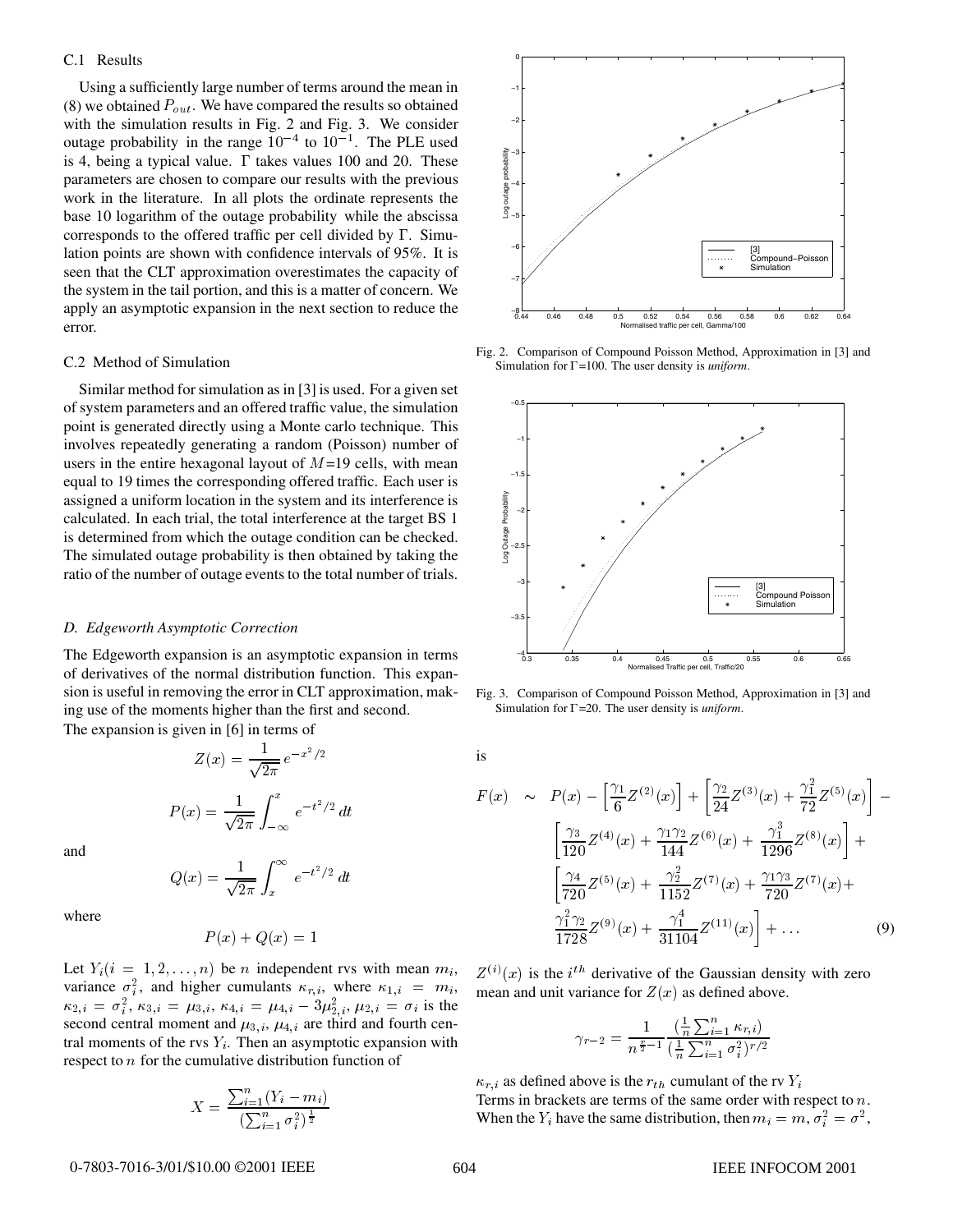$\kappa_{r,i} = \kappa_r, \mu_{2,i} = \mu_2, \mu_{3,i} = \mu_3, \mu_{4,i} = \mu_4$ 

$$
\gamma_{r-2} = \frac{1}{n^{\frac{r}{2}-1}} \left( \frac{\kappa_r}{\sigma^r} \right) \tag{10}
$$

The terms of order  $n^{-\frac{\nu}{2}}$  in Edgeworth's Expansion contain the moments  $\mu_3, \ldots, \mu_{\nu+2}$ , which are precisely the moments required for approximation to this order.

We will denote the truncated Edgeworth series  $F_{(i)}(x)$  to be the approximation to  $F(x)$ , containing only *i* terms of the expansion in Eqn. (9), other than the CLT term  $P(x)$ .

For a proof of the Edgeworth Expansion see [8].

#### D.1 Application to CLT Approximation

We needed the outage probability given by

$$
P_{out} = \sum_{n=0}^{\infty} Pr\left(\sum_{j=1}^{n} I_j \ge \Gamma/N = n\right) \left(\frac{e^{-MA}(MA)^n}{n!}\right)
$$

Instead of approximating the probability expression directly by applying CLT as,

$$
Pr\left(\sum_{j=1}^{n} I_j \ge \Gamma/N\right) \approx Q\left(\frac{\Gamma-\mu_n}{\sigma_n}\right)
$$

we approximate using the Edgeworth-Correction as,

$$
Pr\left(\sum_{j=1}^{n} I_j \ge \Gamma/N\right) \approx F_{(2)}\left(\frac{\Gamma - \mu_n}{\sigma_n}\right)
$$

where we will take only the first two terms of the expansion for correction (using upto the fourth moments of the rv), so

$$
F_{(2)}(x) = [Q(x) + \text{First-Term} - \text{Second-Term}]
$$

The derivation of First-Term (contains upto third moments of y) and Second-Term (contains upto fourth moments of y) of the Edgeworth-Correction is shown in Appendix -A. The corrected outage probability expression is,

$$
P_{out} \approx \sum_{n=0}^{\infty} F_{(2)} \left( \frac{\Gamma - \mu_n}{\sigma_n} \right) \left( \frac{e^{-MA} (MA)^n}{n!} \right) \tag{11}
$$

# D.2 Results

We compare the results by applying the Edgeworth Correction to the Compound Poisson Eqn. (11) and the simulations in Fig. 4 and Fig. 5, for  $\Gamma = 100$  and  $\Gamma = 20$  respectively. Results show that there is a significant improvement after using the Edgeworth corrections for  $P_{out}$  and it closely approximates the simulation results. As an example in Figure 4 ( $\Gamma = 100$ ), we see that for an outage probablity of :001, improvement using two terms of Edgeworth Expansion over using CLT is 80% and the improvement using compound poisson approach over using CLT is 20%. Corresponding values for  $\Gamma = 20$  are 88% and 22%.



Fig. 4. Edgeworth Correction with first and second terms compared to simulation and  $[3]$  for  $\Gamma$ =100. The user density is *uniform*.



Fig. 5. Edgeworth correction with first and second terms compared to simulation and [3] for  $\Gamma$ =20. The user density is *uniform*.

#### *E. Extension to Non-Uniform User Density and Irregular Cells*

Our results are easily extendible to the non-uniform user density case. To do that we will take a specific case of non-uniform density. We assume the user density to be *Normalized Truncated Gaussian* in the 2-D hexagonal tiling as in Figure 1. For finding the moments of  $I$ , the individual interference rvs, we use  $(5)$  and assume the density of users to be,

 $\overline{2}$  2  $\overline{2}$  2  $\overline{2}$  2  $\overline{2}$  2  $\overline{2}$  2  $\overline{2}$  2  $\overline{2}$  2  $\overline{2}$  2  $\overline{2}$  2  $\overline{2}$  2  $\overline{2}$  2  $\overline{2}$  2  $\overline{2}$  2  $\overline{2}$  2  $\overline{2}$  2  $\overline{2}$  2  $\overline{2}$  2  $\overline{2}$  2  $\overline{2}$  2  $\overline{2}$  2

$$
f(x,y) = \left[\frac{\frac{\exp[-\frac{(x^2+y^2)}{2\sigma^2}]}{2\pi\sigma^2}}{\iint\limits_{\mathcal{R}} \frac{\exp[-\frac{(x^2+y^2)}{2\sigma^2}]}{2\pi\sigma^2}}\right]
$$
(12)

where  $x, y \in \mathcal{R}$ . Similarly the results are easily extendible to irregular cells by performing the numerical integrations over the irregular region instead of the hexagonal region in the system. We have compared the results obtained by taking the user density to be Normalized Truncated Gaussian in Fig. 6 and 7 for  $\Gamma$ =100 and  $\Gamma$ =20 respectively. We can see that the results are quite accurate in this case too. Corresponding values of improvement as in Section(IV-D.2) are 60% and 20% for  $\Gamma = 100$ 

3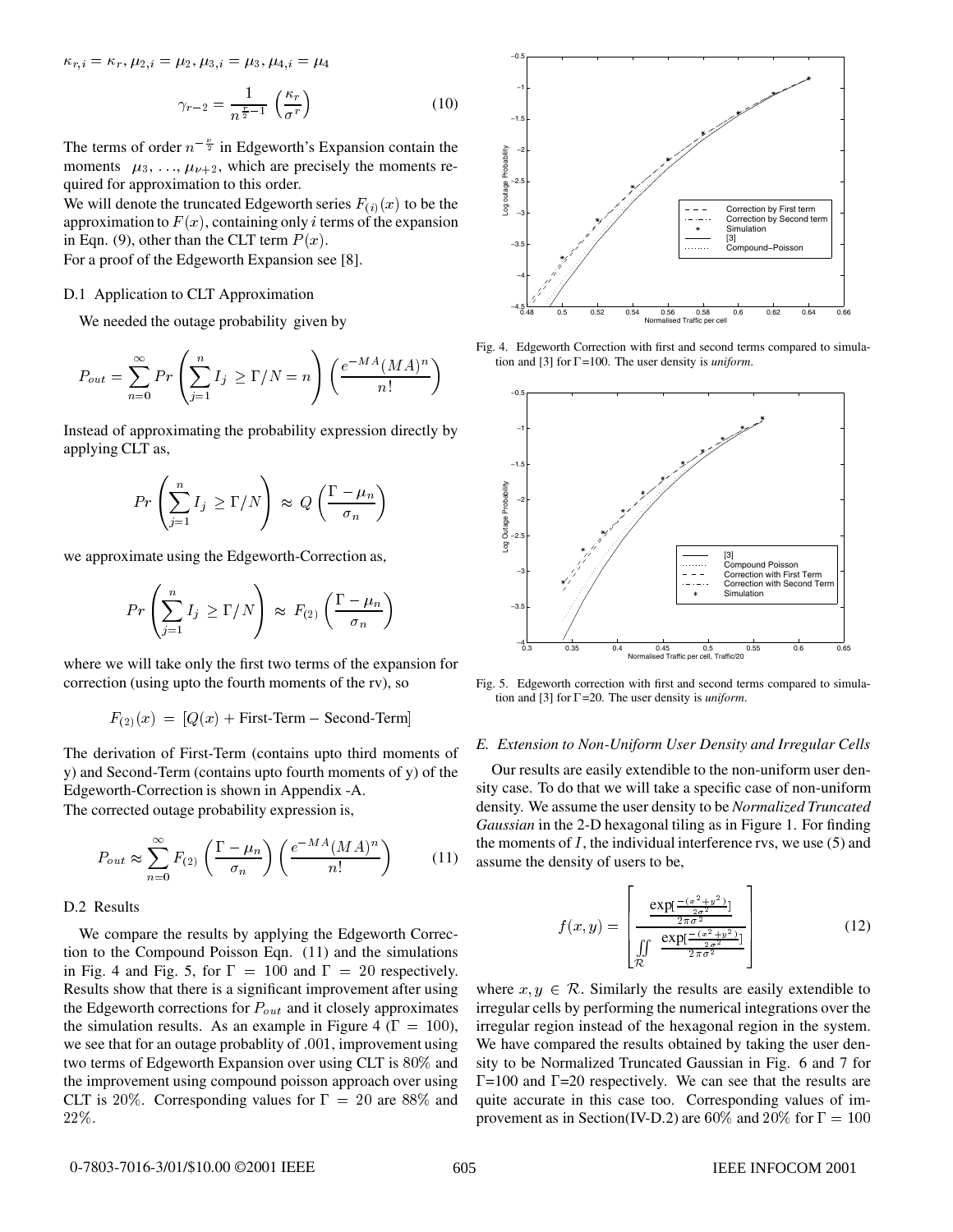

Fig. 6. Edgeworth correction with first and second terms compared to simulation and CLT for  $\Gamma$ =100. The user density is *Normalized Truncated Gaussian*.



Fig. 7. Comparison of Edgeworth corrections, Compound Poisson, [3] with Simulation for  $\Gamma$ =20. The user density is *Normalized Truncated Gaussian*.

and 70% and 30% for  $\Gamma = 20$ .

# V. UPPER BOUNDS FOR THE OUTAGE PROBABILITY

In this section we calculate an upper bound for the outage probability. We calculate the large deviation bound using a very effective way, which can then be extended easily to the case of non-uniform user traffic and irregular cells in the system.

## *A. Chernoff Bound*

We give here an upper bound for the outage probability using the Chernoff bound. From Cramer's theorem applied to i.i.d rvs  $x_i, i = 1, 2, \ldots n$ , for  $a > E(x)$ ,

$$
\frac{1}{n}\log Pr\left(\sum_{i=1}^{n}x_i\ge na\right)\le-l(a). \tag{13}
$$

 $\mu_x(\theta) = \log E\left[e^{\theta x}\right]$ 

Where,

$$
l(a) = \sup_{\theta} [\theta a - \mu_x(\theta)]
$$

 $\theta$  is real and

is the log moment generating function (LMGF) of the rv 
$$
x
$$
. The above bound is commonly called the Chernoff bound. Applying the above to our problem with  $I_k = x_i$ 

 $S_n = \sum I_k$ .

 $I_k > \Gamma$  <  $-l(\Gamma/n)$ 

(14)

Let

Then

where

$$
l(\Gamma/n) = \sup_{\theta} [\theta a - \mu_I(\theta)],
$$

$$
\mu_I(\theta) = \log E[e^{\theta I}]
$$

 $\Pr(S_n \geq \Gamma) \leq e^{-nl(\Gamma/n)}$ 

and I is the individual interference rv.

- - - -

 $\frac{1}{n} \log Pr \left( \sum_{k=1}^{n} I_k \geq \Gamma \right)$ 

#### *B. Calculation of the Bound*

B.1 Compound Poisson Chernoff Bound

We need to find a bound for

$$
P_{out} = \sum_{n=0}^{\infty} Pr\left(\sum_{k=1}^{n} I_k \ge \Gamma\right) \left(\frac{e^{-A} A^n}{n!}\right) \tag{15}
$$

If each term in the summation of (15) is replaced by its upper bound, then we get an upper bound for  $P_{out}$ , since each term in the summation is a product of probabilities and hence positive. This implies,

$$
P_{UB} = \sum_{n=0}^{\infty} P_{ub_n} \left( \frac{e^{-A} A^n}{n!} \right) \ge \sum_{n=0}^{\infty} Pr \left( \sum_{k=1}^n I_k \ge \Gamma \right)
$$

$$
\left( \frac{e^{-A} A^n}{n!} \right) \qquad (16)
$$

where,

$$
P_{ub_n} \ge Pr\left(\sum_{k=1}^n I_k \ge \Gamma\right)
$$

Then using Eqn. (14),

$$
P_{ub_n} = e^{-n l(\Gamma/n)}
$$

where,

$$
l(\Gamma/n) = \sup_{\theta} \left[ \theta \, \frac{\Gamma}{n} - \mu_I(\theta) \right]
$$

and,

$$
\mu_I(\theta) = \log E \left[ e^{\theta I} \right]
$$

Then to calculate  $P_{UB}$ , we need to solve an optimization problem,

$$
\max_{\theta} f(\theta) = \left[ \frac{\theta \Gamma}{n} - \mu_I(\theta) \right] \tag{17}
$$

for each *n* in the summation of Eqn. (16).

For the calculation of Log Moment Generating Function(LMGF),  $\mu_I(\theta) = E[e^{\theta I}]$ , we have two methods as discussed in Section V-B.3.

#### 0-7803-7016-3/01/\$10.00 ©2001 IEEE

#### 606 IEEE INFOCOM 2001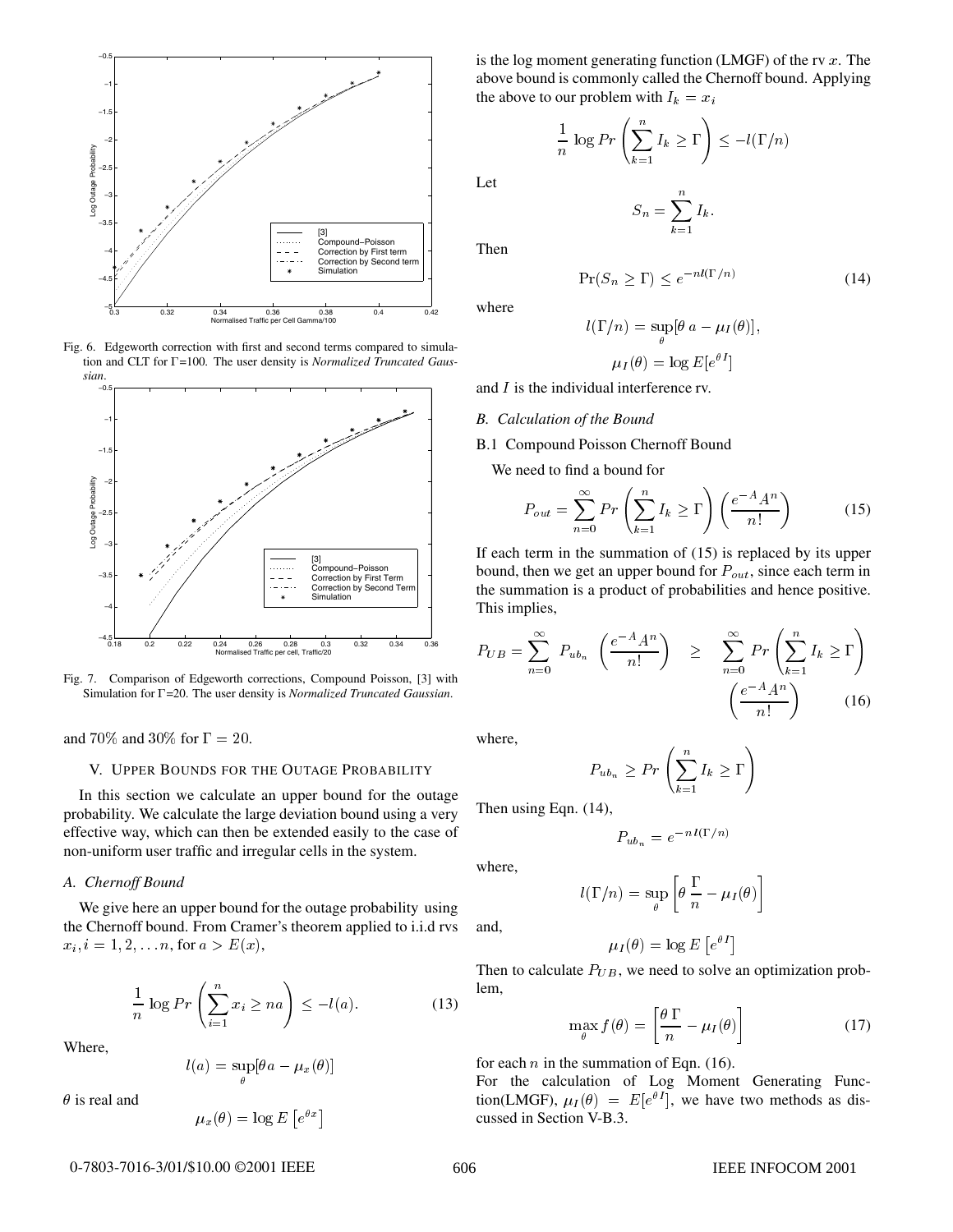#### B.2 Deterministic Sum Approach

This method is from [3], where the authors replace the compound Poisson sum by a deterministic sum in distribution,

$$
S_N = \sum_{k=1}^{N} I_k = \sum_{j=1}^{A} Y_j
$$

where  $Y_1, Y_2, \ldots Y_A$  are iid rvs and

$$
Y_1 \doteq \sum_{k=1}^{N_1} I_k
$$
  
\n
$$
E[Y_1] = \mu_Y = \mu_I
$$
  
\n
$$
Var(Y_1) = \sigma_Y^2 = \sigma_I^2 + \mu_I^2.
$$
  
\n
$$
\mu_Y(\theta) = e^{\mu_I(\theta)} - 1
$$

Using Eqn. (14) they obtain Chernoff bound from,

$$
Pr(S_N \ge \Gamma) \le e^{-Al(\Gamma/A)} \tag{18}
$$

where

$$
l(\Gamma/A) = \sup_{\theta} \left[ \theta \frac{\Gamma}{A} - \mu_Y(\theta) \right]
$$
  
= 
$$
\sup_{\theta} \left[ \theta \frac{\Gamma}{A} + 1 - e^{\mu_I(\theta)} \right]
$$
(19)

B.3 Calculation of LMGF

We discuss here two methods to evaluate the LMGF,  $\mu_I(\theta)$ , which is required for the solution of the optimization problems in Eqn. (17) and Eqn. (19).

1. Using Density of Individual Interference RVs [3]: This approach is given by [3], where the authors approximate the hexagonal cells by circles and find the distribution of the individual interference rv depending on the position of the mobile in the system. User density is assumed to be uniform in the system. They obtain a very complicated but closed form expression for the distribution  $F_I(z)$  of the the interference rvs. We can evaluate the LMGF,  $\mu_I(\theta)$ , using the following Riemann Stieljes Integral,

$$
\mu_I(\theta) = E[e^{\theta I}] = \int_z \operatorname{Exp} \left[\theta z\right] dF_I(z) \tag{20}
$$

The results obtained by this method are not accurate due to the approximations. Moreover in the case of non-uniform user density the evaluation of the distribution will be very difficult.

2. Numerical Integration: This approach is similar to finding the moments of interference. We need to calculate  $\mu_I(\theta)$  =  $E[e^{i\theta}]$ , and for this we evaluate the numerical integral,

$$
E[e^{\theta I}] = \iint\limits_{\mathcal{R}} \exp[\theta I(x, y)] f(x, y) dA(x, y) \quad (21)
$$

where  $R$  is the 2-D Hexagonal Tiling as in Fig. 1.

It can be seen that the method is very accurate and we do not need to evaluate the density of individual interference rvs. Moreover it can be very easily extended to the case of nonuniform user density and irregular cells as seen in the Section V-C.

# *C. Extension to Non-Uniform User Density and Irregular Cells*

For this case we again assume the user density to be *Normalized Truncated Gaussian* in the 2-D hexagonal tiling as in Fig. 1. The numerical integrations for finding  $E[\exp^{\theta I}]$  are the same as in Eqn. (21) where the density is given by (12). Similarly the results are easily extendible to systems with irregular cells, by integrating over the irregular cell region. However we are not giving here any numerical examples for that case.

## *D. Results*

We compared the Chernoff bounds obtained by using Compound Poisson approach (17) and the deterministic sum approach (19) (both using numerical integrations as in (21)) with the result obtained by simulation in Fig. 8. It was observed that both methods provided almost similar results but the former takes 6 to 7 hrs of computer time, while the latter takes hardly 3 min. So we decided to work with the later approach (deterministic sum approach).

We then compared the Chernoff bounds obtained by using density of individual interference rvs Eqn. (20) and that obtained by numerical integration Eqn. (21), with the simulations, for  $\Gamma = 100$ , in Fig. 9. It is clearly visible that, due to the exactness of numerical integration method, the Chernoff bound obtained is tighter. The time taken by the numerical integration and density methods is almost the same (<sup>3</sup> min). So we decided to work with the later approach (Numerical integration).

Later the results obtained by Chernoff bound (obtained using Eqn. (19) and Eqn. (21) and Edgeworth corrections are compared with simulations, for the uniform user density, in Fig. 10 and 11, and for nonuniform user density case in Fig. 12 and 13, both for  $\Gamma = 100$  and  $\Gamma = 20$ , respectively.

It can be observed from the above results that the Chernoff upper bound is very conservative.

## VI. LOGNORMAL SHADOWING

In this section we discuss the characterization of interference from other users and approximating the outage probability when lognormal shadowing is included in the propagation model. We look at extending the capacity analyses that includes the effects of shadowing and power control.

We compare the methods of characterizing interference by [1] and [9] and finally we propose to find the moments through Simulation. We will use the propagation model of Eqn. (3) with both distance and shadowing variations in the intereference. We again assume that all the effects of fast Raleigh fading are averaged out and are encapsulated in  $E_b/I_0$  requirements. We take into consideration the dependence of the propagation losses at two different base stations from a mobile user as in [9].

# *A. Calculation of Outage Probability*

## A.1 Method of [1]

Inclusion of lognormal shadowing and power control makes the analysis of other user interference very complex. This is because an MS must be power controlled by a minimum attenuation BS since then the interference to all other BSs in the system would be minimum. The assumptions of [1] lead to a much simplified analysis but it gives only upper bounds on the mean and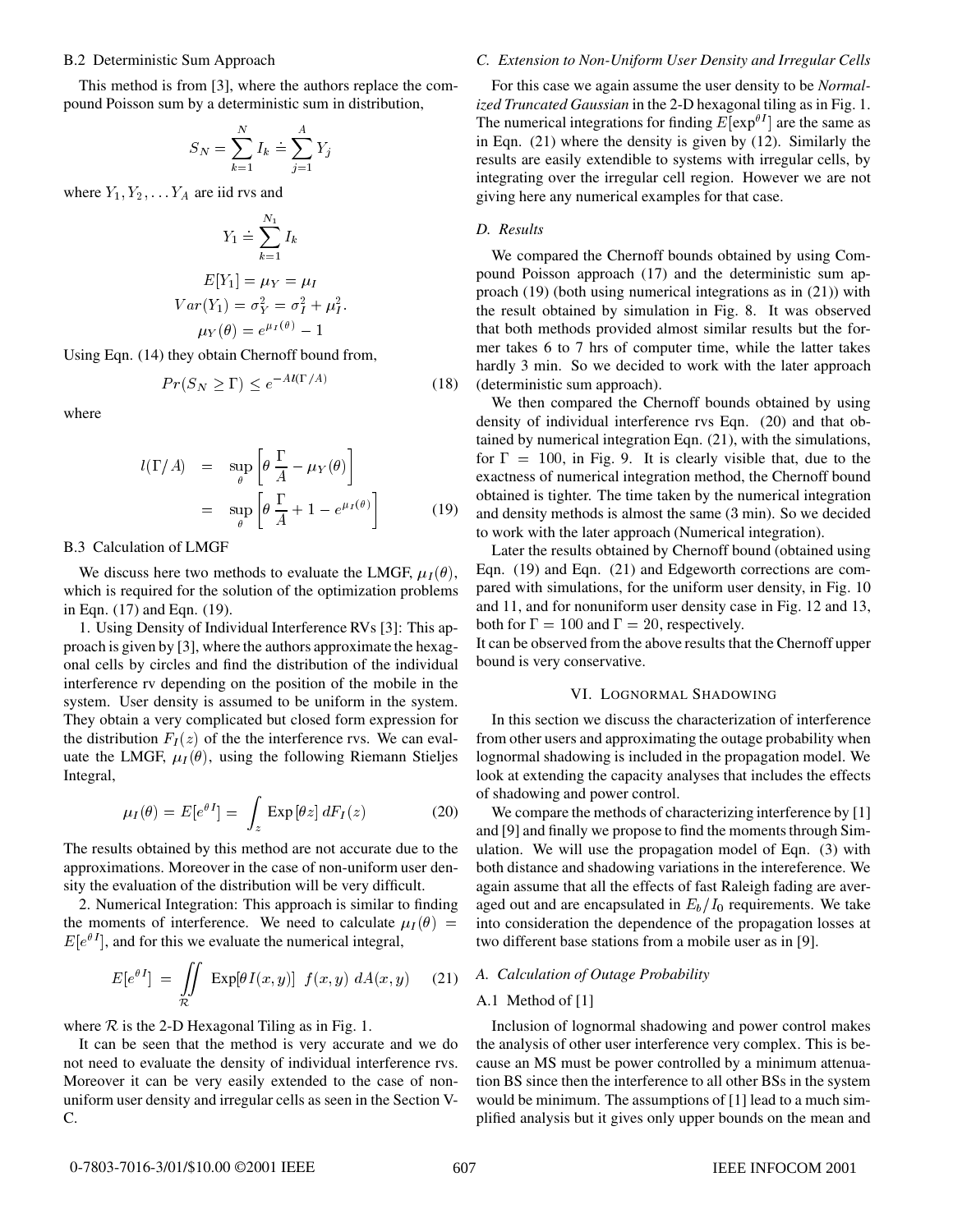

Fig. 8. Comparison of Chernoff Bounds using Compound Poisson and Deterministic Sum ([3]) approaches with Simulation for  $\Gamma$ =100. The user density is *uniform*.



Fig. 9. Comparison of Bounds and Approximations with Simulation for  $\Gamma$ =100. The user density is *uniform*.



Fig. 10. Comparison of Bounds and Approximations with Simulation for =100. The user density is *uniform*.



Fig. 11. Comparison of Bounds and Approximations with Simulation for  $\Gamma = 20$ . The user density is *uniform*.

# in Table I.

#### A.2 Simulation Method

Simulation method is same as discussed in Section IV-C.2. But here the method of calculating interference changes. Each MS is assigned a uniform location in the system and its attenuation to all the BSs is computed. An MS is then power controlled by that BS which receives its signal with the least attenuation, i.e.,  $(r_m^4 10^{\xi_m/10})$ , where  $r_m$  is the distance of a MS from the  $m<sup>th</sup>$  BS. Then since its transmitted power will be proportional to this minimum attenuation, it will produce the least interference to other cell base stations. In this way the simulations correspond to the case that is likely to be seen in practice. Based on this we then compute the interference to the target BS.

#### A.3 Method of [9]

The approach given by [9] is more practical and accurate, but is computationally very complex. Also nothing is said about the second moments. Generalization of the method for calculating the higher moments will become much more complex.

the second moment calculated through numerical integrations. We applied the method of [1] to calculate the mean and variance of the individual interference rv. In addition to the assumptions in Section 3.1, we also assume here that attenuation in forward and reverse links are the same. This assumption is necessary to allow the MS to choose a BS based only on the signal power received from the BSs. For the expressions of mean and variance and their derivations, refer [1].

We calculated mean and variance and applied the Compound Poisson CLT approximation to obtain outage probability as given in Section IV. This is then compared with the simulations in Figure 14. It can be seen from Figure 14 that the outage probability calculated from Compound Poisson CLT approximation needs Edgeworth corrections in the tail portion. But the authors of [1] do not give any method to calculate the higher moments. Hence this approach is inadequate for accurate capacity calculations. However this is quite a good approximation for the outage probability. We also compare the mean and variance from the Numerical Integration method in [1] the simulation results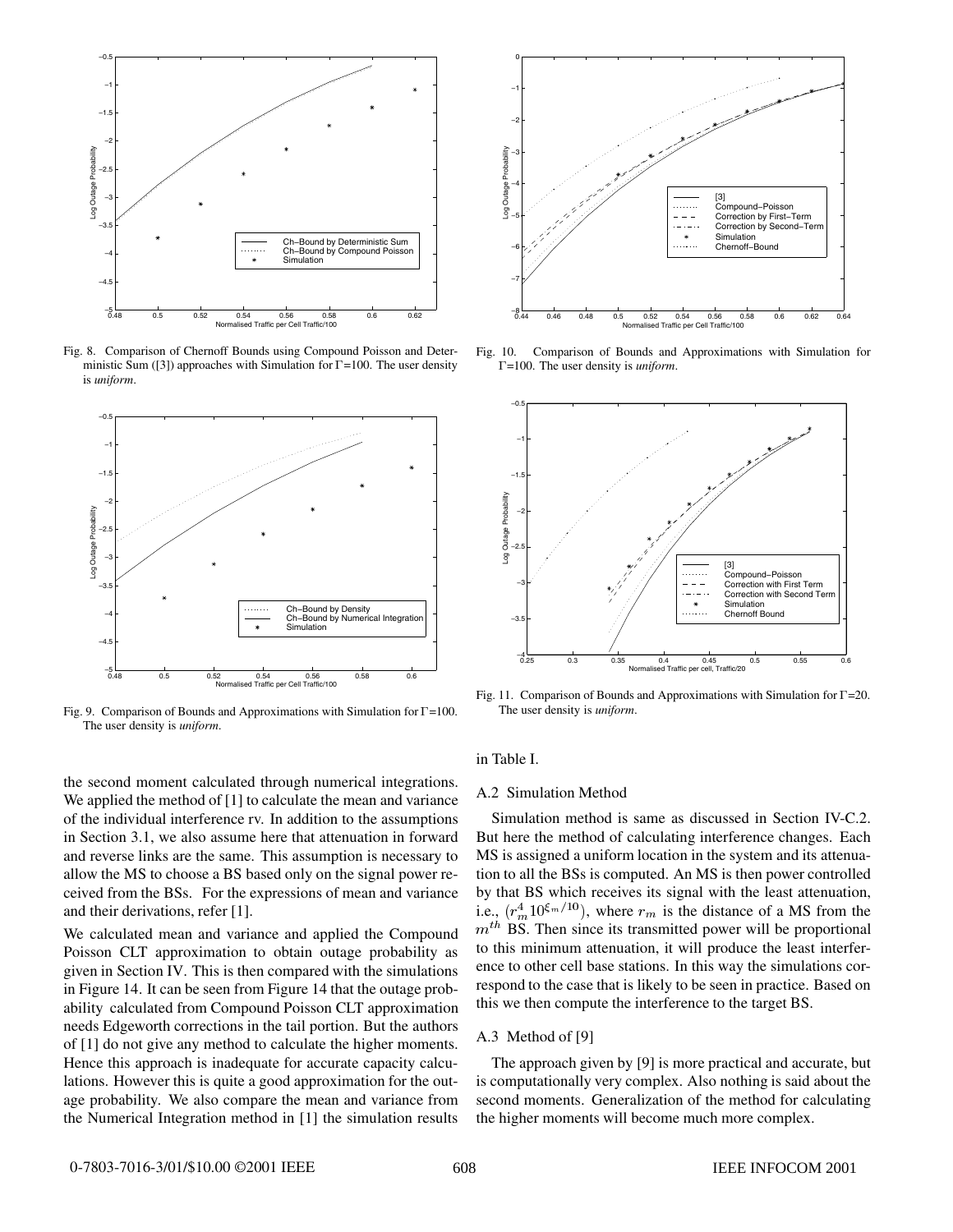

Fig. 12. Comparison of Bounds and Approximations with Simulation, for =100. The user density is *Normalized Truncated Gaussian*.



Fig. 13. Comparison of Bounds and Approximations with Simulation, for =20. The user density is *Normalized Truncated Gaussian*.

#### *B. Mean and Higher Moments Through the Simulation*

Generally in wireless networks, some of the parameters like standard deviation of lognormal variate  $\sigma$ , may change with environment, and so they are taken to be empirical estimates. Since the simulation study can allow any amount of complexity to be included, and also because exact analysis for the computation of mean and variance with power control by the leastattenuation-BS is highly complicated and inexact, we propose to estimate the mean, variance and the higher moments to be obtained through simulations. We have compared in Figure 15, the outage probability obtained by CLT approximation and correction by Edgeworth Expansion using mean, variance and higher order moments estimated through simulations, it is observed that almost 98% correction is obtained for the outage of :001 with two terms of correction by Edgeworth Series. The method of estimating moments through simulation and applying Compound Poisson CLT and Edgeworth corrections, for obtaining outage probability is observed to be computationally much faster than the method for obtaining the outage probability directly through simulations. In the examples considered, the for-



Fig. 14. Outage Probability from the method of [1] Compared to Simulation.

|          | Numerical Integration | Simulation |  |
|----------|-----------------------|------------|--|
|          | as in $[1]$ .         |            |  |
| Mean     | 0.08117               | 0.08004    |  |
| Variance | 0.05741               | 0.05650    |  |
| TABLE I  |                       |            |  |

COMPARISON OF MEAN AND VARIANCE OF INDIVIDUAL INTERFERENCE RV OBTAINED THROUGH NUMERICAL INTEGRATION [1] AND THROUGH SIMULATION FOR STANDARD DEVIATION  $\sigma = 8$ , PLE  $\gamma = 4$ .

mer method took 20 minutes, while the latter took us 48 hours on the same computer to obtain the outage probability curve. We have compared the values of the mean of the interference rv obtained from [9] with those obtained from simulations in table II, for validating the estimated mean through the simulations. There is a close agreement in the values of mean, except for the case  $N_c=1$ . There is some inaccuracy inherent in this method for the case  $N_c=1$ , which we could not identify.

|           | Numerical Integration | Simulation |
|-----------|-----------------------|------------|
|           | as in $[9]$ .         |            |
| $N_c=1$   | 0.177                 | 0.161      |
| $N_c=2$   | 0.0932                | 0.0934     |
| $N_c = 3$ | 0.0826315             | 0.082031   |
| $N_c=4$   | 0.0816                | 0.081283   |
|           |                       |            |

TABLE II

COMPARISON OF MEAN OF INDIVIDUAL INTERFERENCE RV OBTAINED THROUGH NUMERICAL INTEGRATION [9] AND THROUGH SIMULATION FOR STANDARD DEVIATION  $\sigma = 8$ , PLE  $\gamma = 4$ .

### VII. CONCLUSION

Our aim was to develop efficient analytic techniques for capacity calculations of systems employing CDMA. In this last section we briefly reiterate the main results and conclusions of this paper.

We first gave a novel method for characterizing an individual